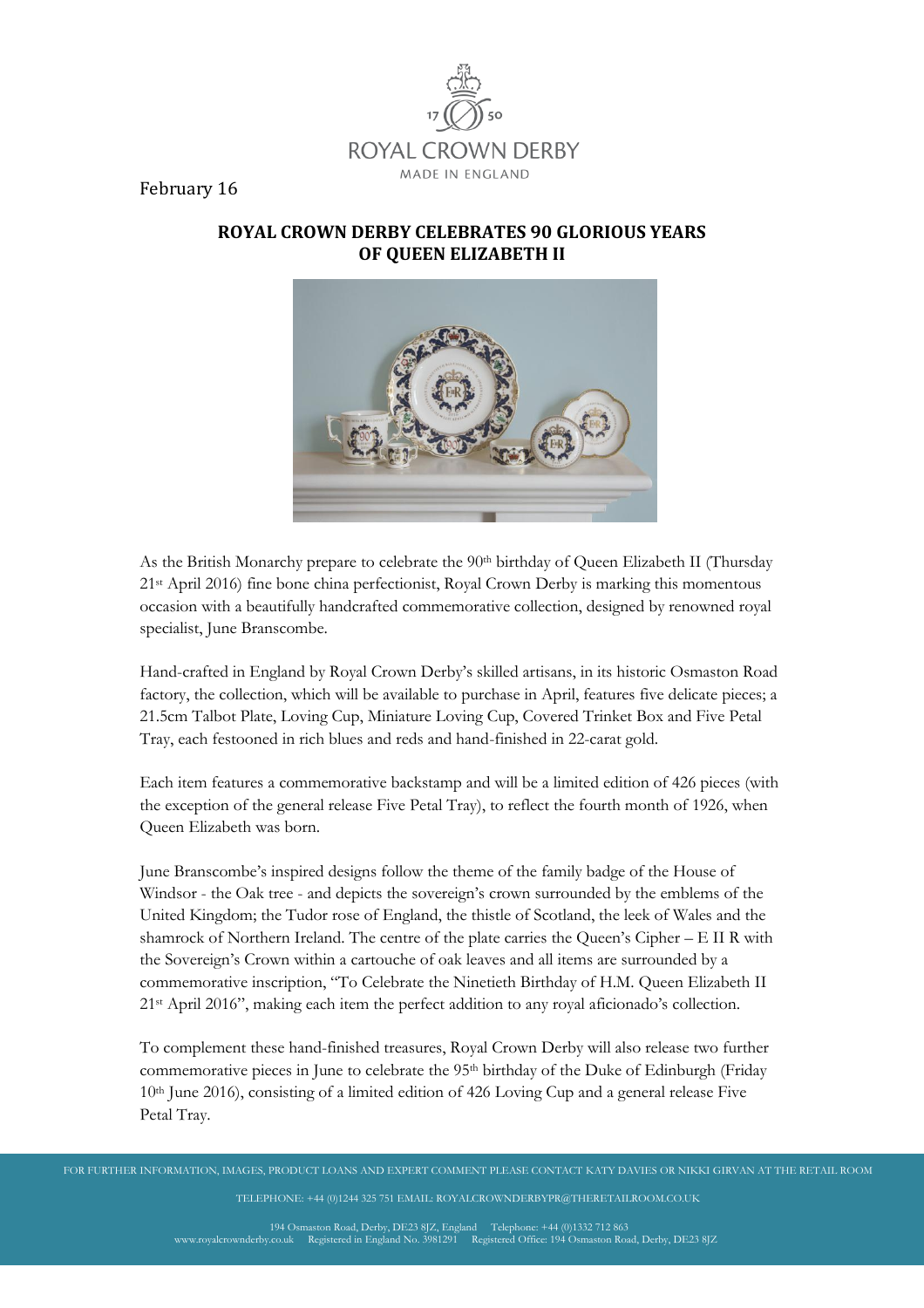Christopher Oakes, Sales and Marketing Director at Royal Crown Derby commented; "We have a long tradition of designing and manufacturing commemorative pieces which mark key moments in our monarchy's history. We are particularly proud of June Branscombe's new design and certain that it will be extremely popular with Royal collectors."



**Five Petal Tray - £70**

FOR FURTHER INFORMATION, IMAGES, PRODUCT LOANS AND EXPERT COMMENT PLEASE CONTACT KATY DAVIES OR NIKKI GIRVAN AT THE RETAIL ROOM

TELEPHONE: +44 (0)1244 325 751 EMAIL: ROYALCROWNDERBYPR@THERETAILROOM.CO.UK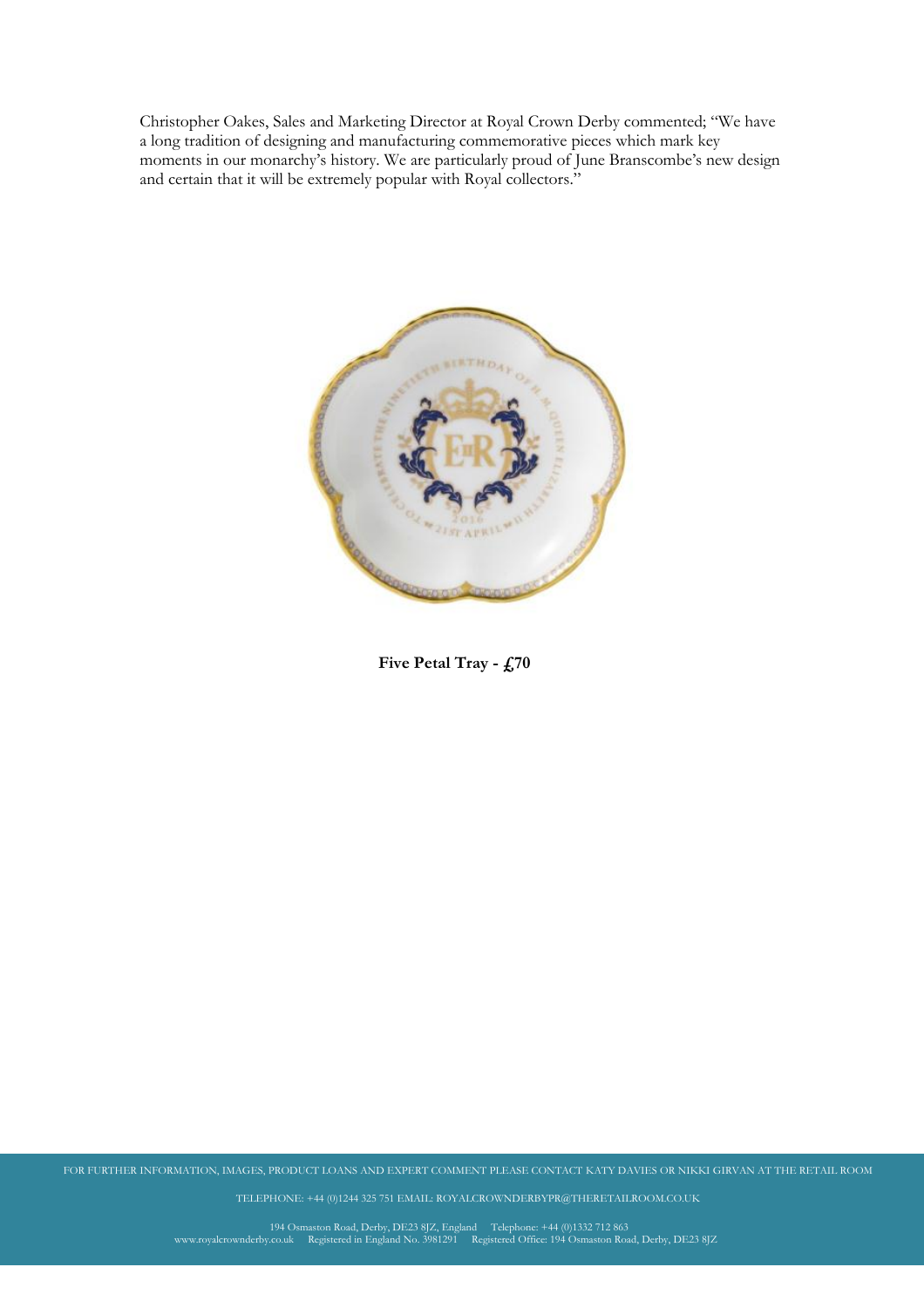

**Talbot Plate - £135**



**Covered Trinket Box - £115 Loving Cup - £130**

FOR FURTHER INFORMATION, IMAGES, PRODUCT LOANS AND EXPERT COMMENT PLEASE CONTACT KATY DAVIES OR NIKKI GIRVAN AT THE RETAIL ROOM

TELEPHONE: +44 (0)1244 325 751 EMAIL: ROYALCROWNDERBYPR@THERETAILROOM.CO.UK

194 Osmaston Road, Derby, DE23 8JZ, England Telephone: +44 (0)1332 712 863<br>www.royalcrownderby.co.uk Registered in England No. 3981291 Registered Office: 194 Osmaston Road, Derby, DE23 8JZ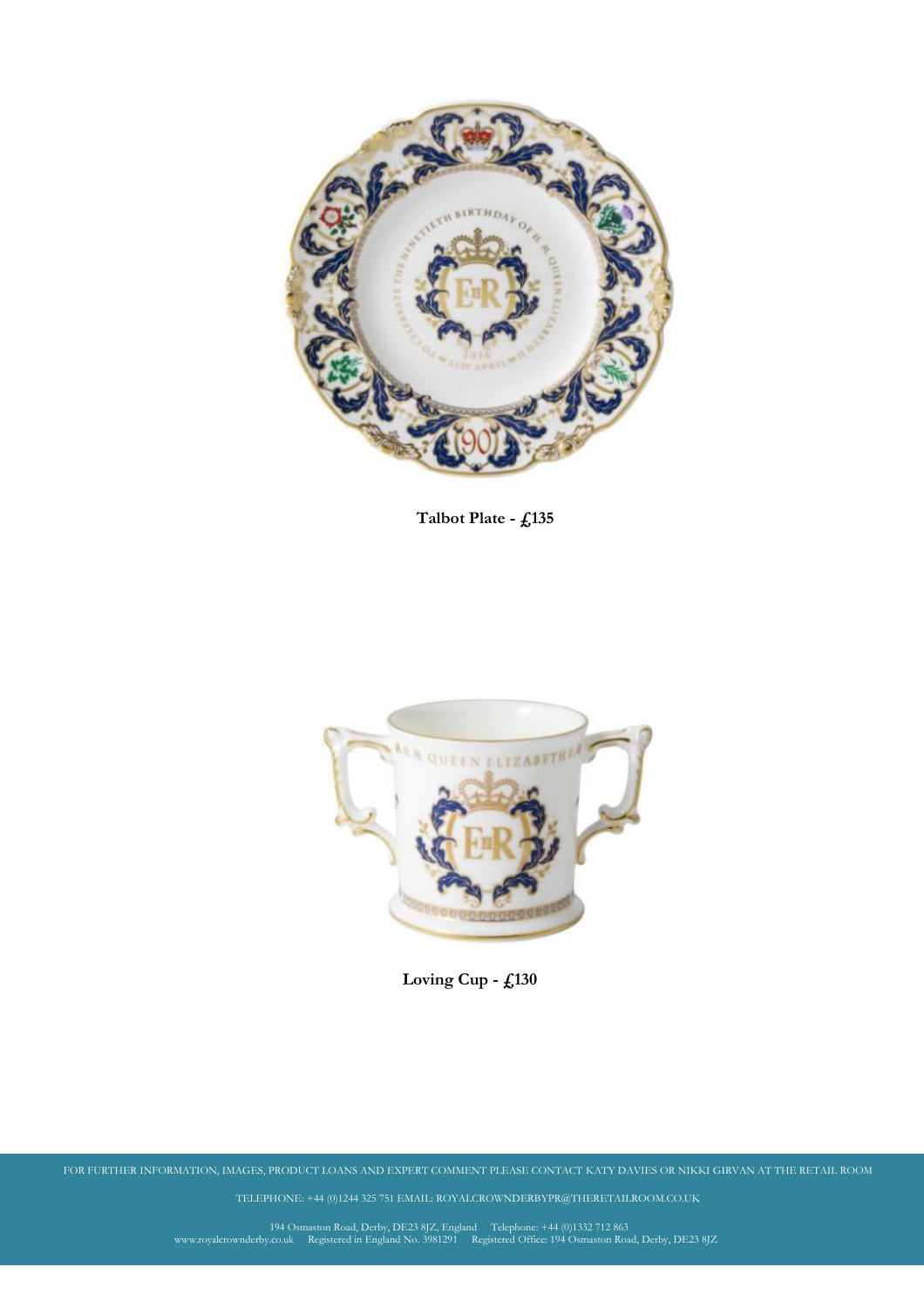

**Miniature Loving Cup - £70**

All commemoratives are beautifully presented in individual boxes and available to purchase and order from the Royal Crown Derby Retail shop (0)1332 712 833 and at [www.royalcrownderby.co.uk](http://www.royalcrownderby.co.uk/)

## **ENDS**

**Notes to the Editors:**

**All prices are RRP**

## **The Queen's 90th Birthday commemorative collection will be available in April and the two pieces to celebrate the Duke of Edinburgh's 95th Birthday will be available in June.**

The Royal Crown Derby Porcelain Company is a world-leading manufacturer of finest bone china tableware, giftware and collectables, using techniques unchanged for 264 years.

The Royal Crown Derby basic formula of bone ash, china stone and china clay remains a formula for high quality bone china. The intrinsic strength of the body means that it is possible to achieve delicate profiles without sacrificing resistance to breakage, unlike other translucent bodies.

In 2013 Royal Crown Derby was acquired by Steelite International, one of the world's most respected tableware manufacturers.

Royal Crown Derby employs 168 people at its historic factory in Derby, England. Its products are 100% made in England.

TELEPHONE: +44 (0)1244 325 751 EMAIL: ROYALCROWNDERBYPR@THERETAILROOM.CO.UK